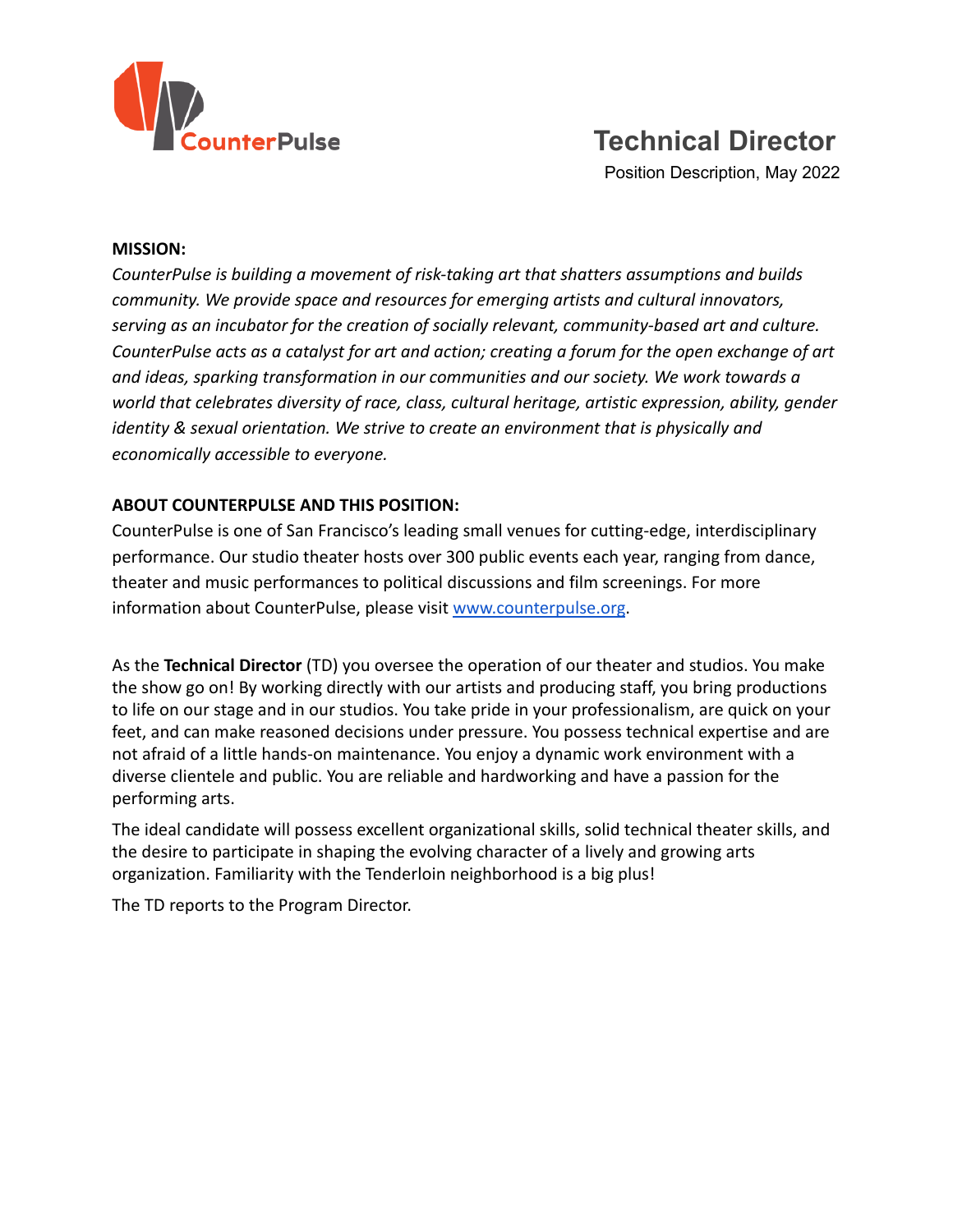#### **SCOPE AND NATURE OF WORK:**

#### *TECHNICAL PRODUCTION*

- Orient clients and event producers to the theater, providing clear instructions on technical capabilities and organizational policies.
- Act as a consultant to all clients and their crews providing oversight with respect to safety and feasibility; be on call during all technical rehearsals at CounterPulse
- Collect information from artists regarding technical needs, and create work plans for executing production requirements
- Monitor and maintain theater equipment, overseeing repairs when necessary
- Develop, track, and manage an annual budget for theater and facilities costs
- Oversee costing, purchase/rental, and delivery of all supplies and equipment
- Participate in production meetings with artists and producing staff
- Oversee technicians throughout tech weeks, including the load-in and restore for all events in the theater
- Anticipate the technical and associated personnel needs for all productions
	- Work directly with artists and producers to collect and interpret technical details
	- Bring a creative eye to problem-solving design issues
	- Attend all production meetings, works in progress showings, tech week activities, and shows as needed for Residency programs. As needed for Rental Events and Co-Productions.
	- Scout, hire, train and manage technician pool and payments
- Act as in-house Lighting Designer for select productions
- Be on call for technical needs from artists and renters

### *FACILITIES*

- Maintain appropriate operating condition of public facilities–theater, studios, and lobby:
	- Supervise proper use, storage and maintenance of all equipment and supplies including lighting equipment, audio equipment, video equipment, office equipment, drapes, staging, hardware, tools, etc.
	- Maintain and improve theater signage, storage, and documentation systems
	- Ensure readiness of theater and studios for scheduled activities
	- Oversee restore and transitions between events
	- Maintain a constant awareness of the readiness, accessibility, security, and usability of all public facilities
	- Ensure the safety of the theatrical environment and all constructed items; ensure compliance with building, fire and ADA code as it relates to program use
- Manage operation of Tech Booth equipment and computers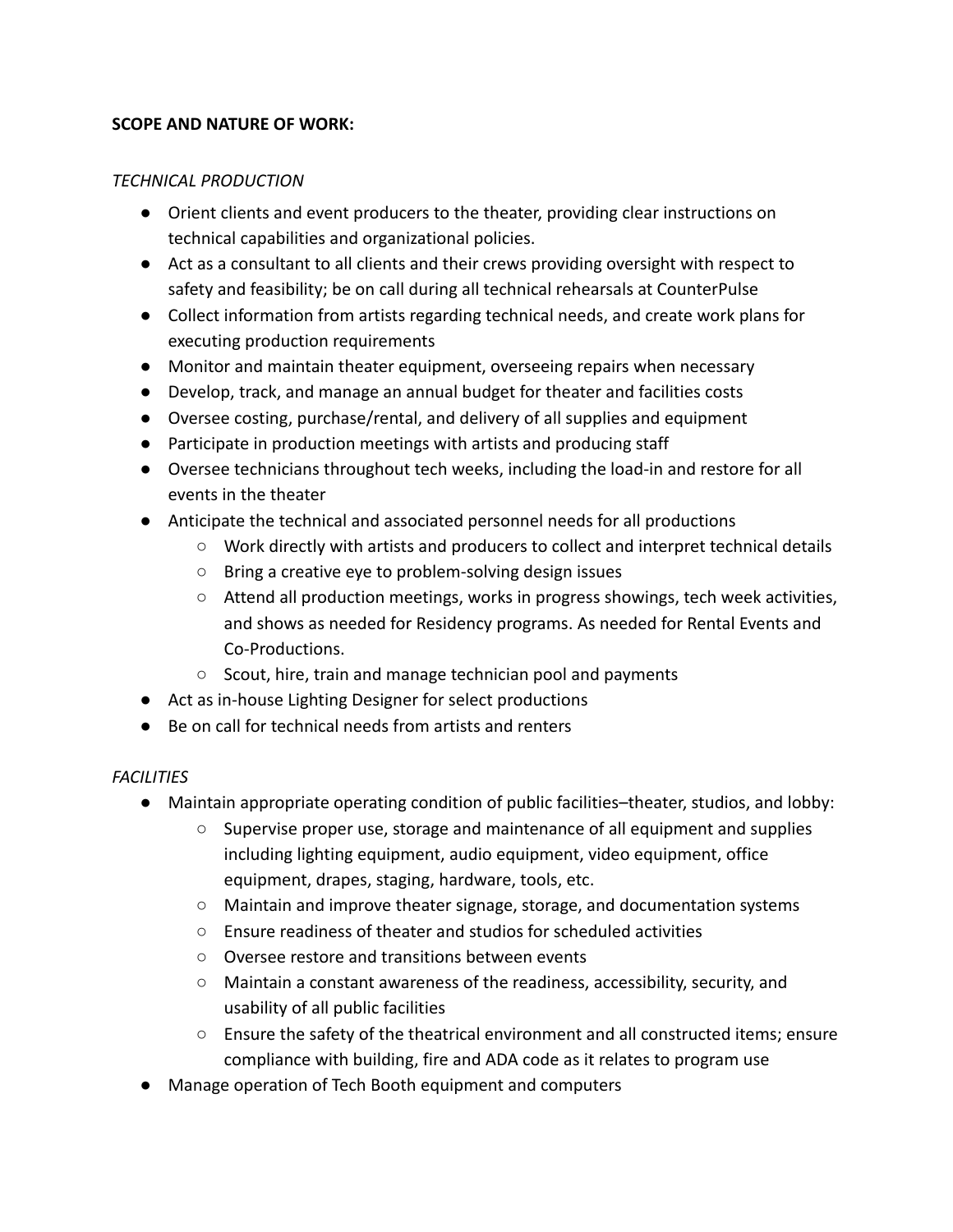● Identify technical and facilities improvements, develop work plans and budgets for projects in collaboration with operational staff

## *PROGRAM*

- Work collaboratively with staff and board to envision the artistic future of CounterPulse.
- Participate in the artist selection process for certain CounterPulse programs.
- Envision new programs to make use of our space and organizational resources (all staff members at CounterPulse are invited to be part of launching new programs).
- Pitch in, as necessary, when necessary to keep the space and CounterPulse Programming running smoothly

## *GENERAL*

- Maintain familiarity with CounterPulse's Programs, Mission Statement and general history in order to be an educated representative of our organization
- Participate in weekly staff and program meetings and seasonal planning meetings
- Participate in collectively-shared facility upkeep tasks and office duties
- Execute other duties as assigned
- Support technician's professional development

# **QUALIFICATIONS:**

- Excellent communication skills with staff and with a diverse public
- Extraordinary organizational ability, and the passion to bring order to information and to the physical environment
- Reliable access to telephone and email, and the ability to respond promptly in emergency situations
- Experience and eagerness to work with and maintain theater infrastructure; including lighting, sound, carpentry and rigging
- Knowledge and/or eagerness to gain knowledge regarding facility infrastructure and maintenance; most importantly electrical systems as they relate to our A/V equipment and theatrical lighting grid
- Basic knowledge of lighting, set, sound, and video design preferred, but not required
- Strong ability to work independently and manage staff and volunteer labor
- Desire and ability to work collaboratively, maintaining a sense of humor and openness to unexpected situations
- Proficiency in Macintosh OS and Google products; familiarity with Salesforce and QLab strongly preferred
- Ability to lift 25 lbs